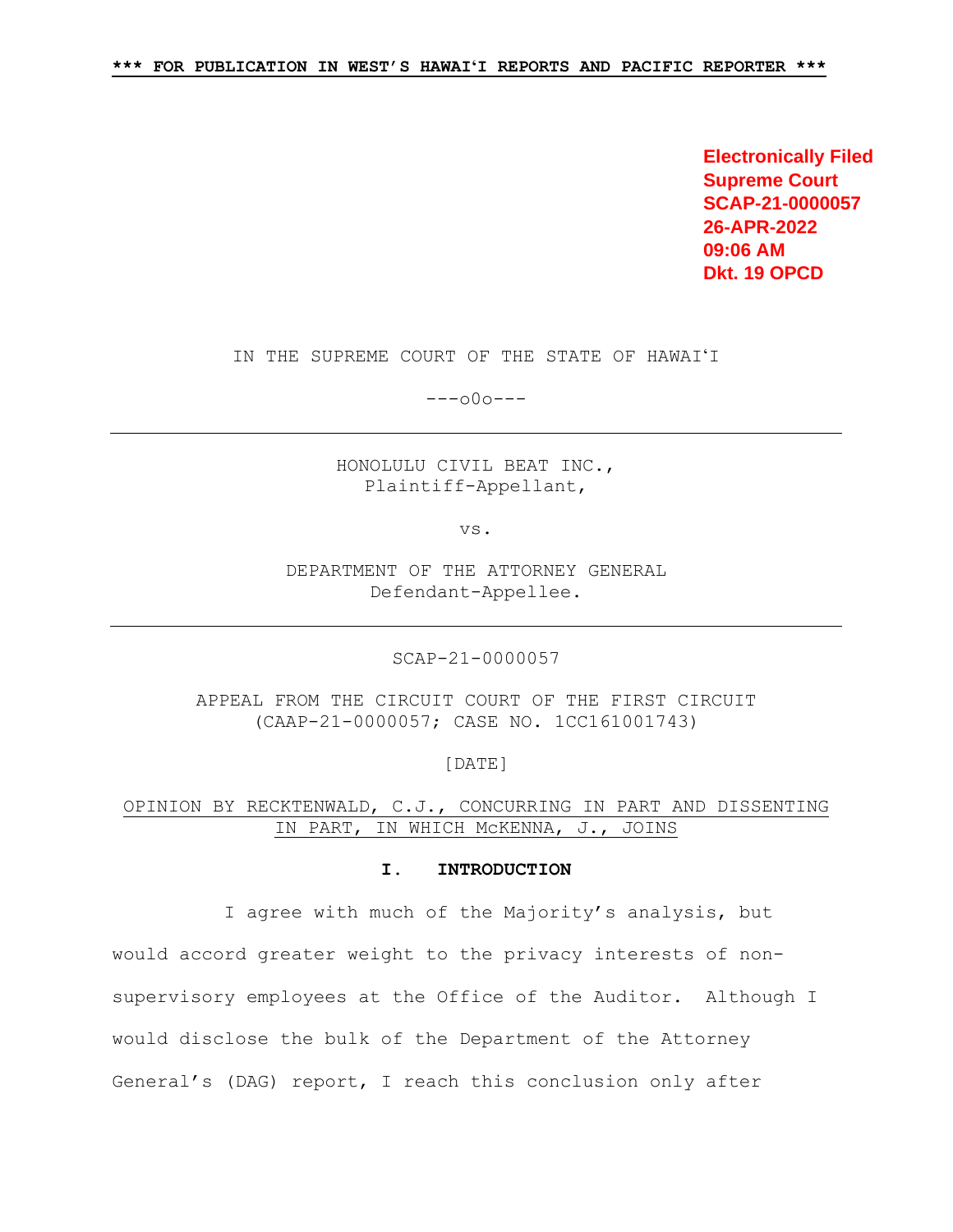balancing the significant privacy interests of the employees who, through no fault of their own, were caught up in its investigation.

In short, I agree with the Majority that the public has a compelling interest in the DAG's report on the Office of the Auditor (the Report) to the extent that it sheds light on the DAG's investigation and the Auditor's performance of its statutory and constitutional duties. However, I depart from the Majority inasmuch as I conclude that employee-witnesses who were interviewed – that is, those who were not subjects of the investigation - have significant privacy interests in the Report's contents. The Majority's holding to the contrary is inconsistent with the plain language and purposes of the Uniform Information Practices Act. I cannot agree that employees have only an insignificant interest in personnel-related matters especially, as here, where those matters are caught up in an employment-misconduct investigation.

Because I conclude that the employee-witnesses have significant privacy interests in the Report, I would balance those interests against the public's interest in disclosure. See Hawai'i Revised Statutes (HRS) § 92F-14(a) (2012); Org. of Police Officers v. City & Cnty. of Honolulu, 149 Hawai'i 492, 505, 494 P.3d 1225, 1238 (2021). There are significant portions of the Report which contain notes of interviews with the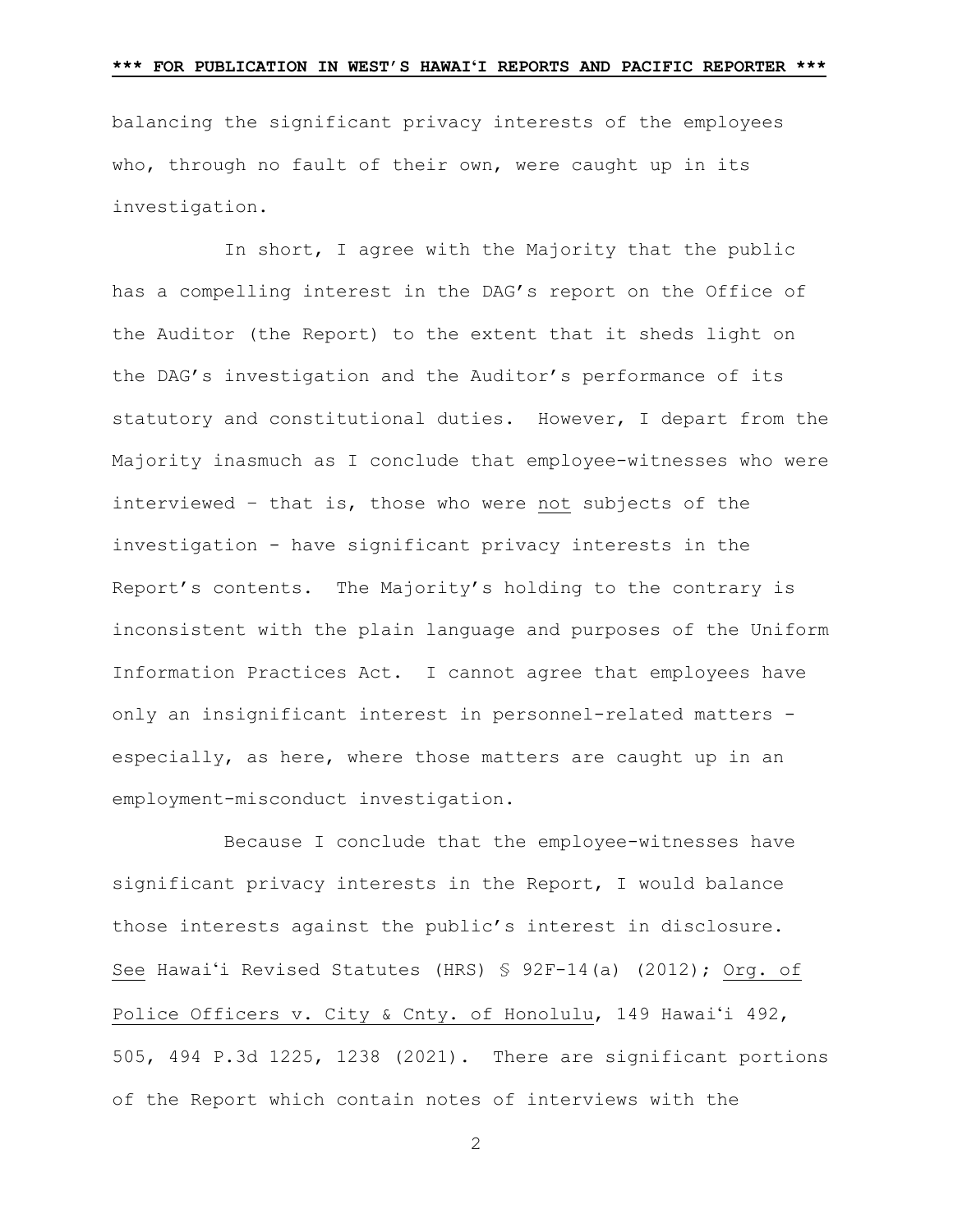employee-witnesses – the details of which are often personal or embarrassing to the individuals discussed. Because the public has only a slight interest in knowing the identity of these individuals, I would protect their privacy by redacting their positions and professional backgrounds in addition to their names. But given the strong public interest in the substance of what they said, I would otherwise disclose the notes.

In sum, the Majority and I end up in much the same place, but take very different paths in getting there. Accordingly, I respectfully dissent in part.

#### **II. BACKGROUND**

In April 2015, responding to complaints of workplace harassment and discrimination made by current and former Auditor employees to then-Senate President Donna Mercado Kim, the DAG launched an investigation of Acting Auditor Jan Yamane, Deputy Auditor Rachel Hibbard, and General Counsel and Human Resources Manager Kathleen Racuya-Markrich (collectively, the Subjects). The resulting Report, completed in April 2016, spans some 563 pages and appears to document every email sent or received by the investigator and every interview he conducted. To understand this case, a closer look at the contents of the Report is necessary.

The first twenty-nine pages of the Report detail the steps taken by the investigator in launching the investigation.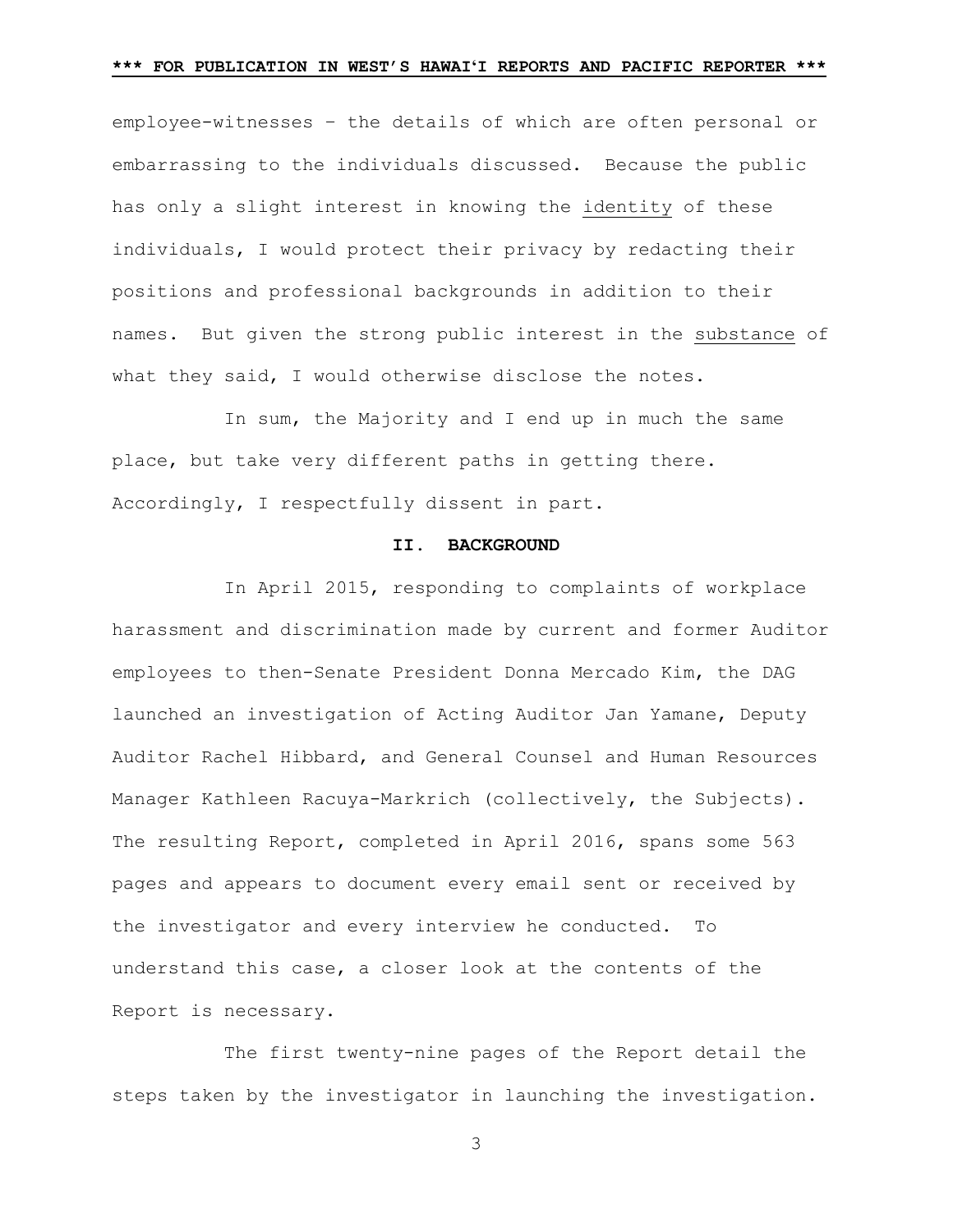They describe how he liaised with the relevant legislators, referenced internal Auditor policy documents, and contacted the Subjects. They also describe, point by point, the wide-ranging complaints – two anonymous and three named – that led to the investigation.

The subsequent approximately 300 pages recount the investigator's interviews with the complainants and other employees and summarize the documents and email chains he reviewed. The investigator's notes are often dry but sometimes embarrassing. They cover routine office functions - including long descriptions of contracting/procurement and leave slips but they also include water-cooler gossip and details about the toxic work environment.

The Report next details the investigator's research into salary practices and his contact with several representatives of government agencies that had recently been audited. It then describes multi-day interviews with each of the Subjects, during which they generally denied or downplayed the allegations.

The Report concludes with a ten-page section titled "FINDINGS" (Findings), wherein the investigator reduces hundreds of pages of interviews and research into a succinct, bulletpoint list of policy violations and employment misconduct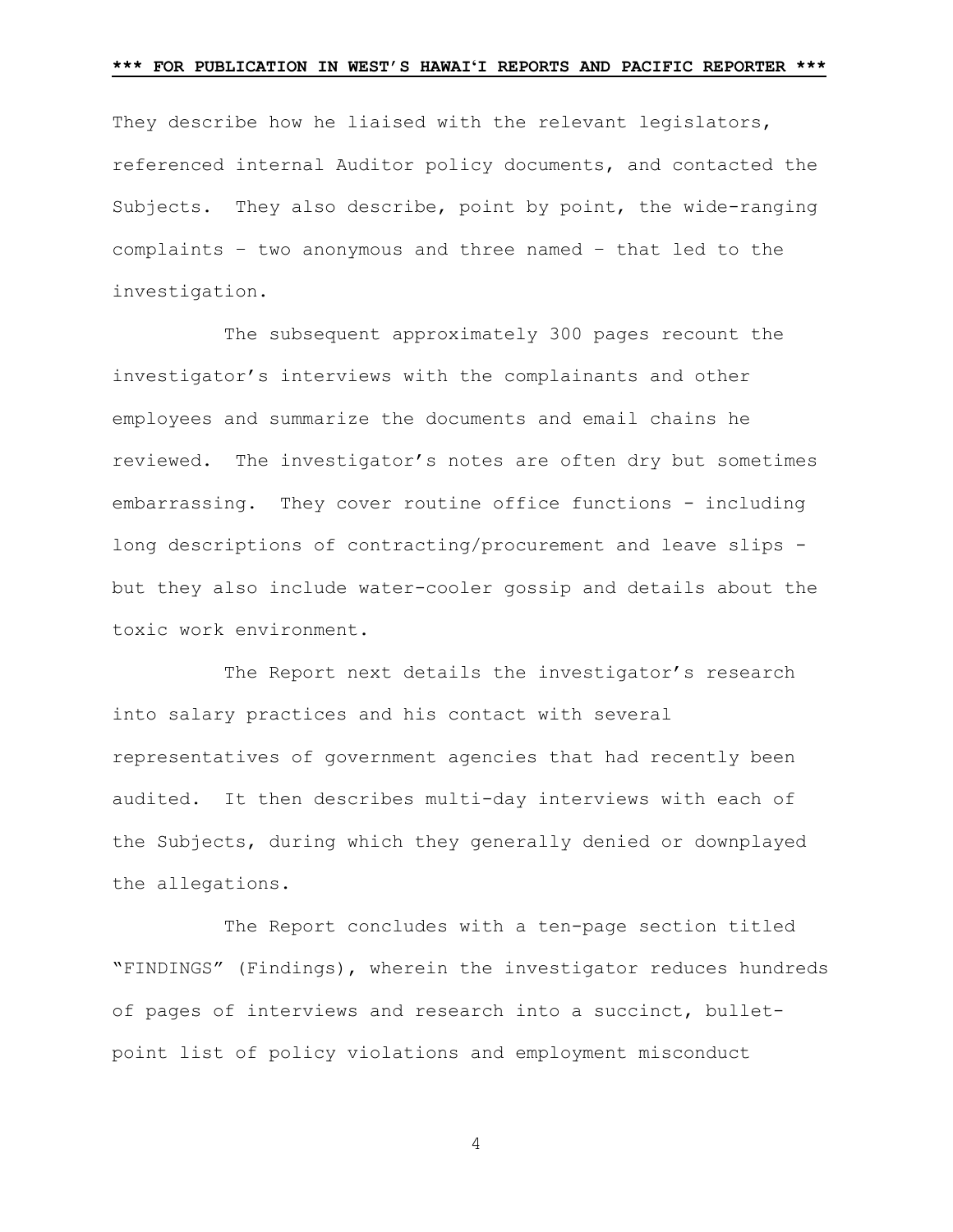committed by each of the Subjects. For example, the Report includes Findings such as:

> RACUYA-MARKRICH failed to investigate or assign for investigation the discrimination complaint filed by [an employee] relating to YAMANE as prescribed in the Personnel Guide. No investigatory report was located.

. . .

HIBBARD violated the House Disruptive Behavior policy and created an offensive work environment for [an employee] through harassment. . . .

. . . .

YAMANE violated the office's zero tolerance discrimination and harassment policy by making a discriminatory comment . . . .

. . .

Audit report findings are sensationalized and the reports issued overly focus on negative findings.

Each finding included the specific incidents, if any, that underlay it.

Honolulu Civil Beat Inc. (Civil Beat) requested that the DAG disclose the Report. The DAG refused. Civil Beat sued under HRS chapter 92F (the Uniform Information Practices Act or UIPA).<sup>1</sup> The circuit court granted summary judgment to the DAG. On appeal, we vacated the judgment and remanded to the circuit court.[2](#page-4-1) See Honolulu Civ. Beat Inc. v. Dep't of Att'y Gen., 146 Hawai'i 285, 298-99, 463 P.3d 942, 955-56 (2020). The circuit court again granted summary judgment to the DAG – with new

<span id="page-4-0"></span><sup>&</sup>lt;sup>1</sup> The Honorable Keith K. Hiraoka presided.

<span id="page-4-1"></span><sup>2</sup> The Honorable John M. Tonaki presided on remand.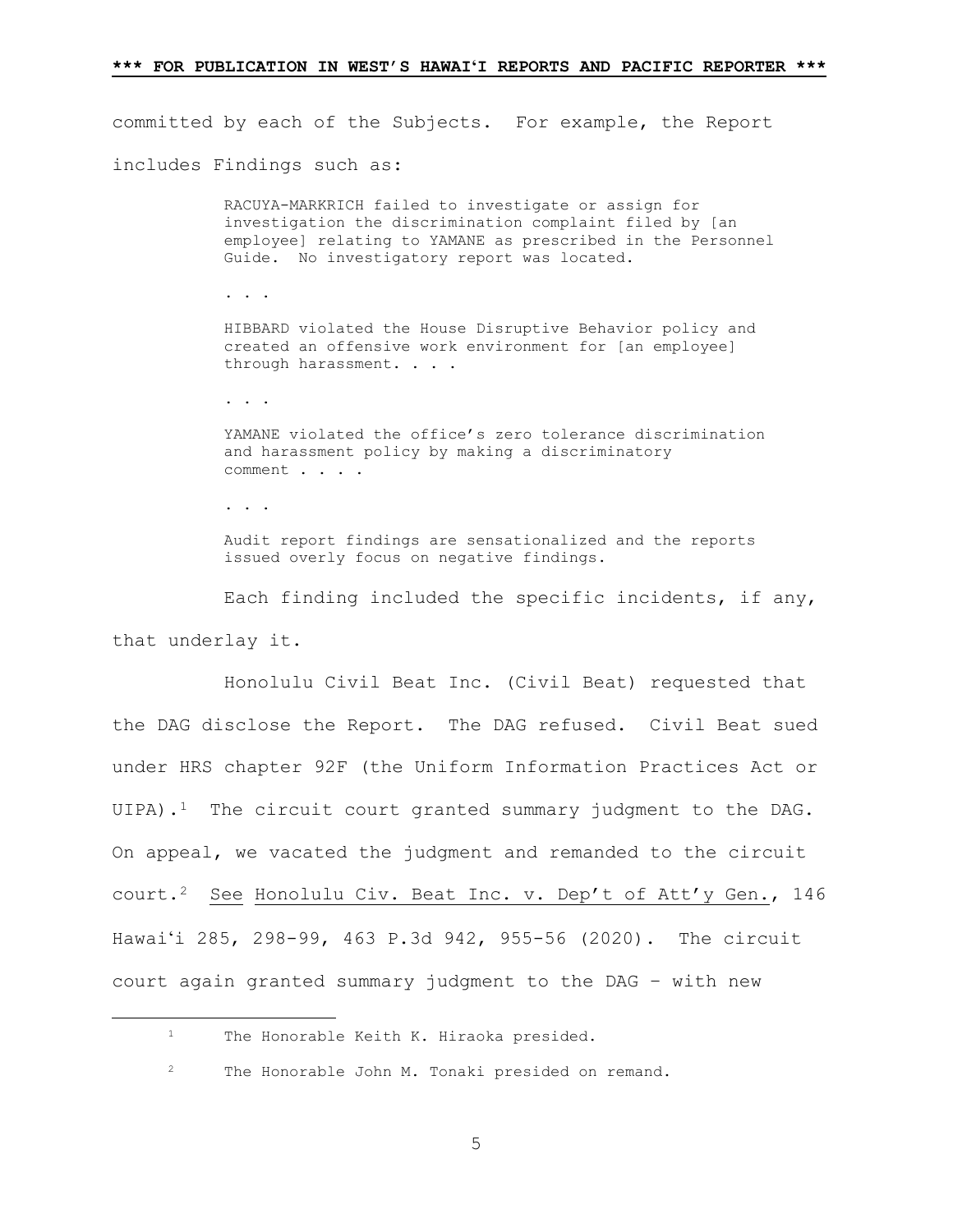reasoning – and Civil Beat again appeals. We now consider whether either of two exceptions to UIPA's general mandate of disclosure - the Privacy Exception in HRS  $$ 92F-13(1) (2012)^3$  or the Frustration Exception in HRS  $$92F-13(3)^4$  $$92F-13(3)^4$  - shields the Report from disclosure.

### **III. DISCUSSION**

# **A. The Public Interest in the Report Dictates that It Must, for the Most Part, Be Disclosed**

An important step in determining whether and to what extent a document must be disclosed is identifying the public interest in its disclosure.

Subject to exceptions, UIPA establishes a baseline that all government records are open for public inspection. HRS § 92F-11(a) (2012). One exception shields government records where disclosure "would constitute a clearly unwarranted invasion of personal privacy." HRS § 92F-13(1). The law provides examples of – but does not exclusively enumerate – records in which an individual has a significant privacy interest. See HRS § 92F-14(b) (Supp. 2015). Where a privacy interest is significant, it triggers a balancing test: the

<span id="page-5-0"></span> <sup>3</sup> HRS § 92F-13(1) reads: "This part shall not require disclosure of: (1) Government records which, if disclosed, would constitute a clearly unwarranted invasion of personal privacy[.]"

<span id="page-5-1"></span>HRS § 92F-13(3) reads: "This part shall not require disclosure of: . . . (3) Government records that, by their nature, must be confidential in order for the government to avoid the frustration of a legitimate government function[.]"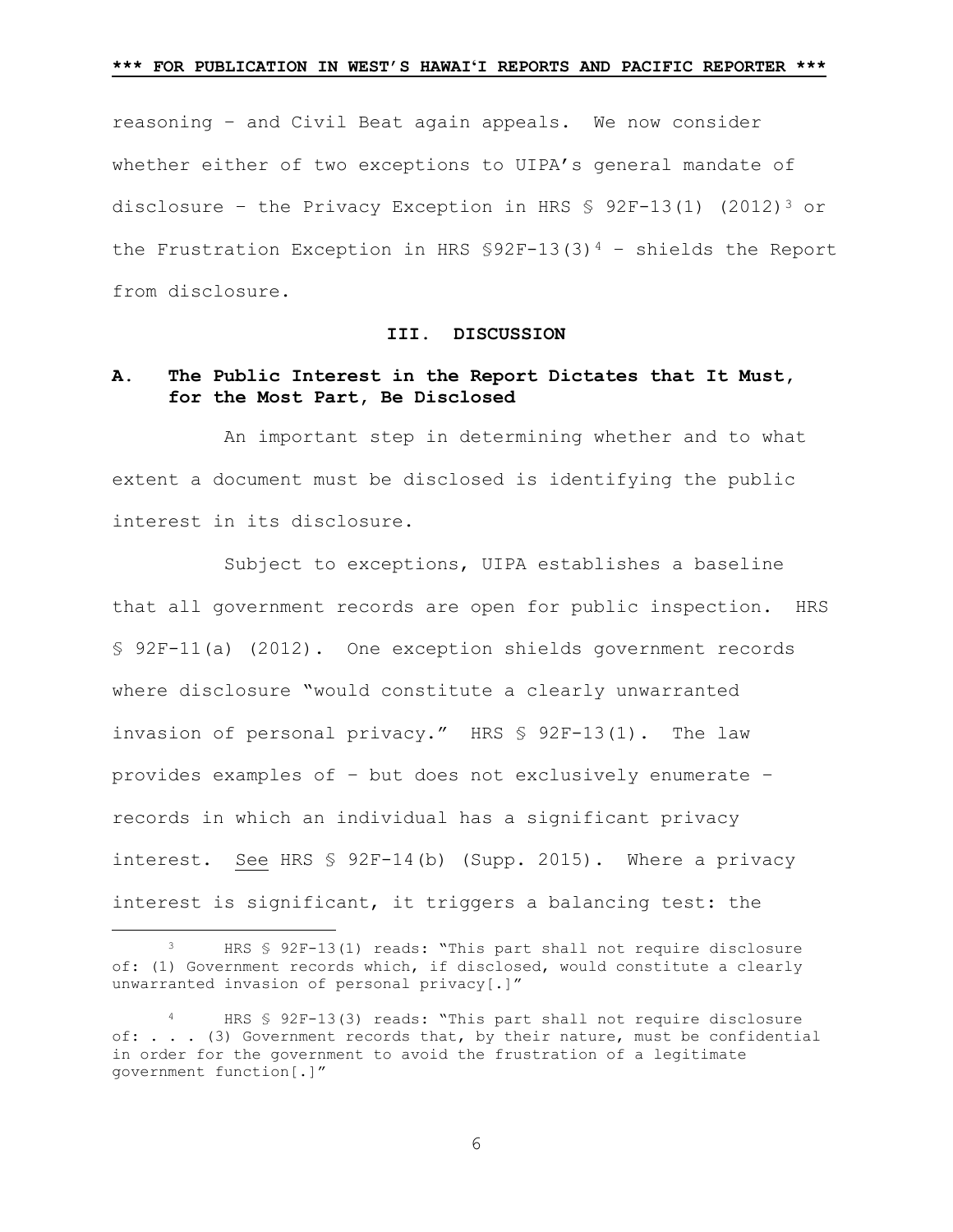document may be withheld unless the individual's privacy interests are outweighed by the public interest in disclosure. HRS § 92F-14(a); Org. of Police Officers, 149 Hawai'i at 505, 494 P.3d at 1238 (citing Peer News LLC v. City & Cnty. of Honolulu, 138 Hawai'i 53, 76, 376 P.3d 1, 24 (2016) (Pollack, J., concurring)); see also Majority 9-10.

In particular, UIPA seeks to protect the people's interest in "the formation and conduct of public policy" by "[o]pening up the government processes to public scrutiny and participation." HRS § 92F-2 (2012). Thus, like the federal Freedom of Information Act (FOIA), UIPA demands the disclosure of information – unless otherwise provided – that "she[ds] light on an agency's performance of its statutory duties or otherwise let[s] citizens know what their government is up to." U.S. Dep't of Def. v. Fed. Labor Rels. Auth., 510 U.S. 487, 497 (1994) (quoting U.S. Dep't of Just. v. Reps. Comm. for Freedom of Press, 489 U.S. 749, 773 (1989)) (internal quotation marks omitted). In the context of employment-misconduct investigations, the Office of Information Practices (OIP) has recognized that the public interest "generally lies" in (1) "confirming that the [agency] is properly investigating" and (2) "holding . . . public officials accountable for their conduct." See OIP Op. Ltr. No. 98-05, at 21 (Nov. 24, 1998).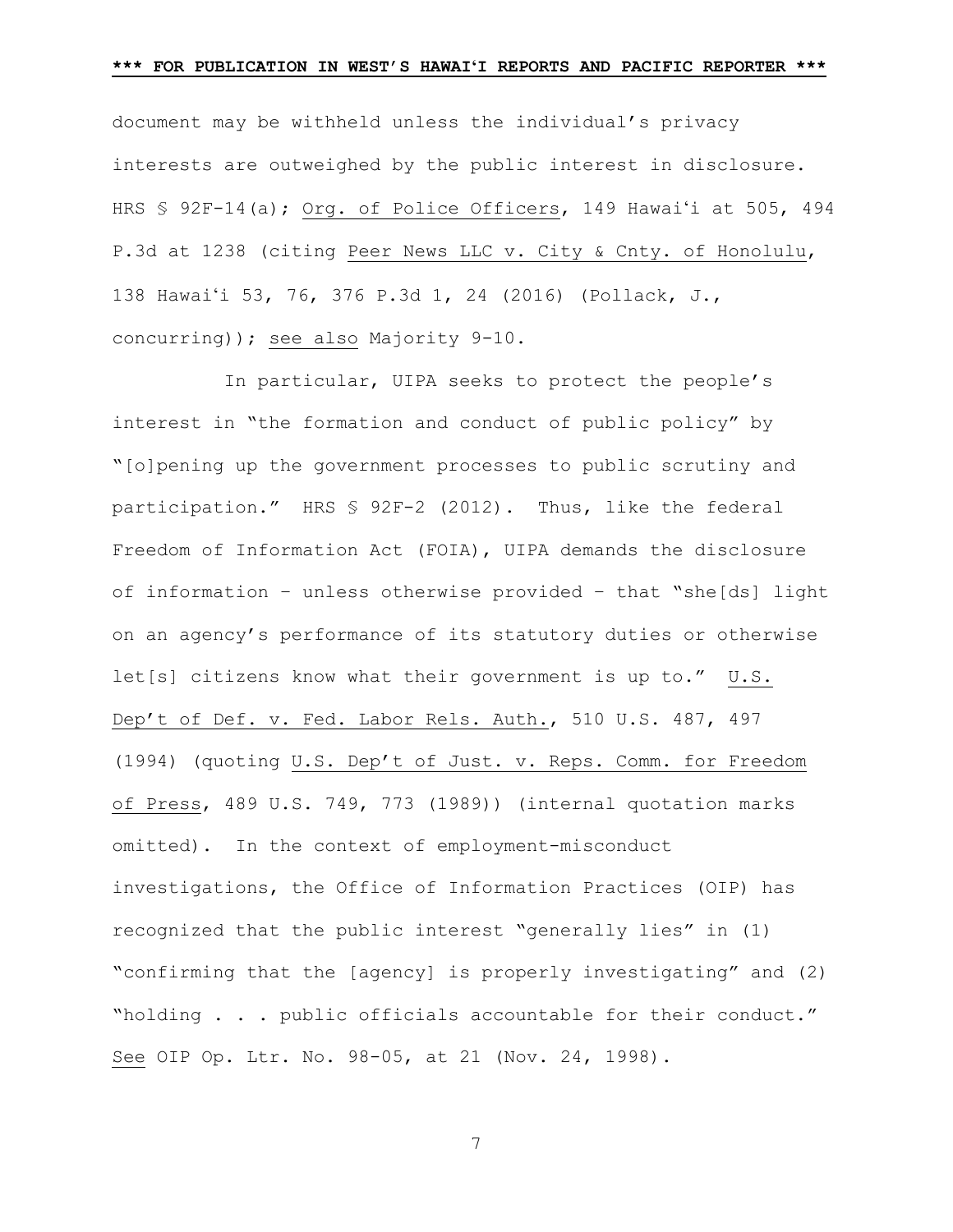Here, the Report implicates both of these interests. The Office of the Auditor is created by the Hawai'i Constitution and tasked with certifying the government's financial statements and auditing "the transactions, accounts, programs and performance of all departments, offices and agencies of the State and its political subdivisions." Haw. Const. art. VII, § 10. Its head is appointed by both houses of the legislature and can only be removed for cause by a two-thirds vote of a joint session. Id. Simply put, it is a constitutionally significant body with an important role in how the government functions as a whole.

It is noteworthy here that the legislature asked a law-enforcement agency housed within the executive branch to launch an investigation of the Auditor, whom the legislature alone has the power to appoint and remove. Cf. Bowsher v. Synar, 478 U.S. 714, 731-32 (1986) (suggesting that because the Comptroller General could only be removed by Congress, that office was part of the legislative branch). The Report thus implicates the legislature's oversight role over the Auditor and is imbued with a considerable public interest as the account of a controversy involving both the legislative and executive branches. In short, it sheds light on the DAG's investigation of the Auditor as well as the Auditor's ability to carry out the duties entrusted to it by statute and the state constitution.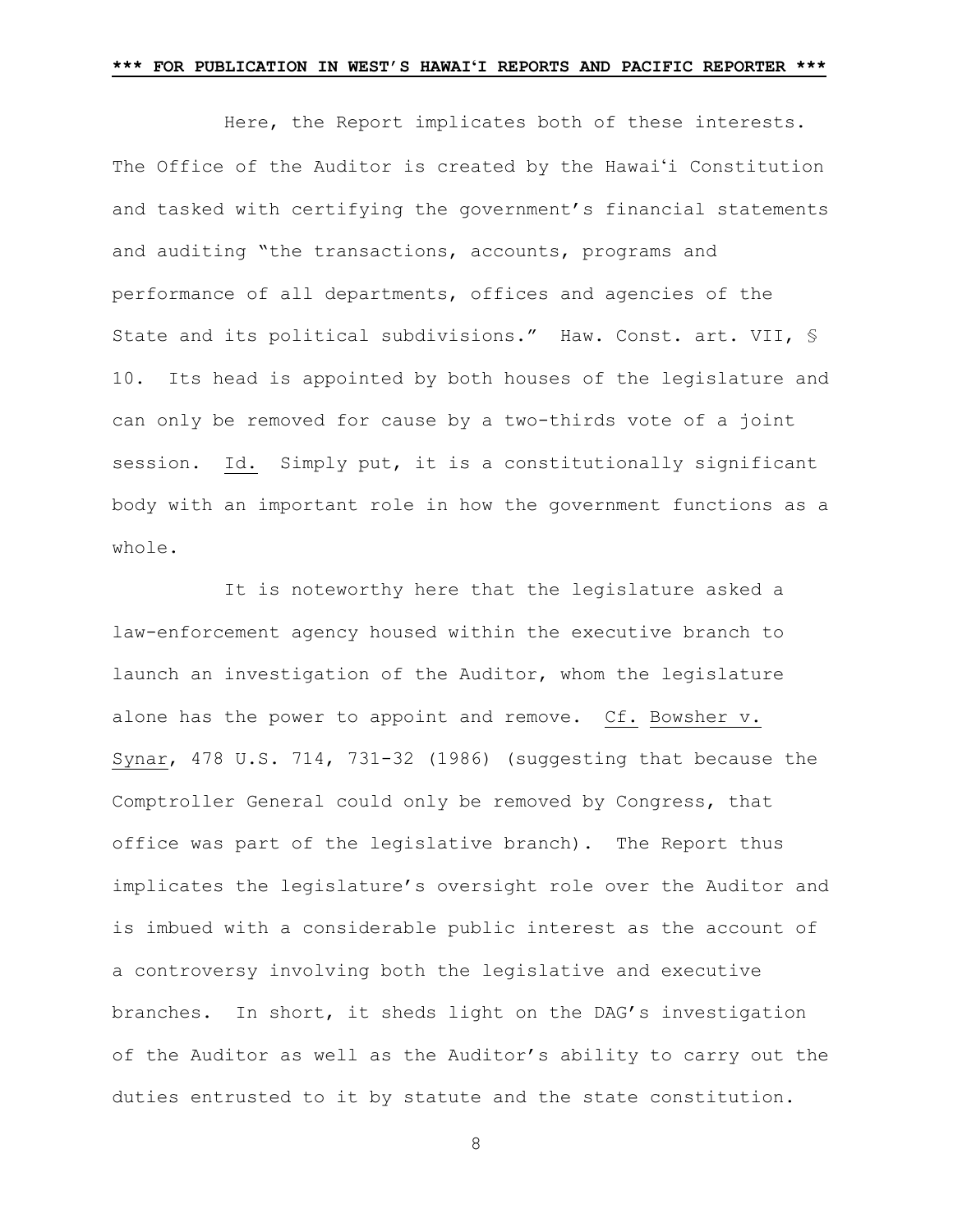The public's interest in this information must be afforded significant weight.

Accordingly, I agree with the Majority that our analysis must begin with the compelling interest of the people in understanding how the government conducts their business. And although I conclude that this interest requires the disclosure of the bulk of the Report, I do so only after balancing the significant privacy interests of the individuals it implicates. Only by recognizing both the public interest and the individual privacy interests in the Report can we carry out the balancing prescribed by UIPA.

# **B. Government Employees Have Significant Privacy Interests in the Contents of Misconduct Investigations**

Government employees do not surrender their privacy when they walk into the office. The Majority reads UIPA in large measure to protect only those employees who are investigated for misconduct, but this result is unduly restrictive and inconsistent with UIPA. Specifically, UIPA's text recognizes that State employees retain a significant privacy interest in their everyday work activities – all the more so when those activities are caught up in an investigation of their colleagues' misconduct.

Here, the Auditor employees have significant privacy interests in the Report for at least two related reasons.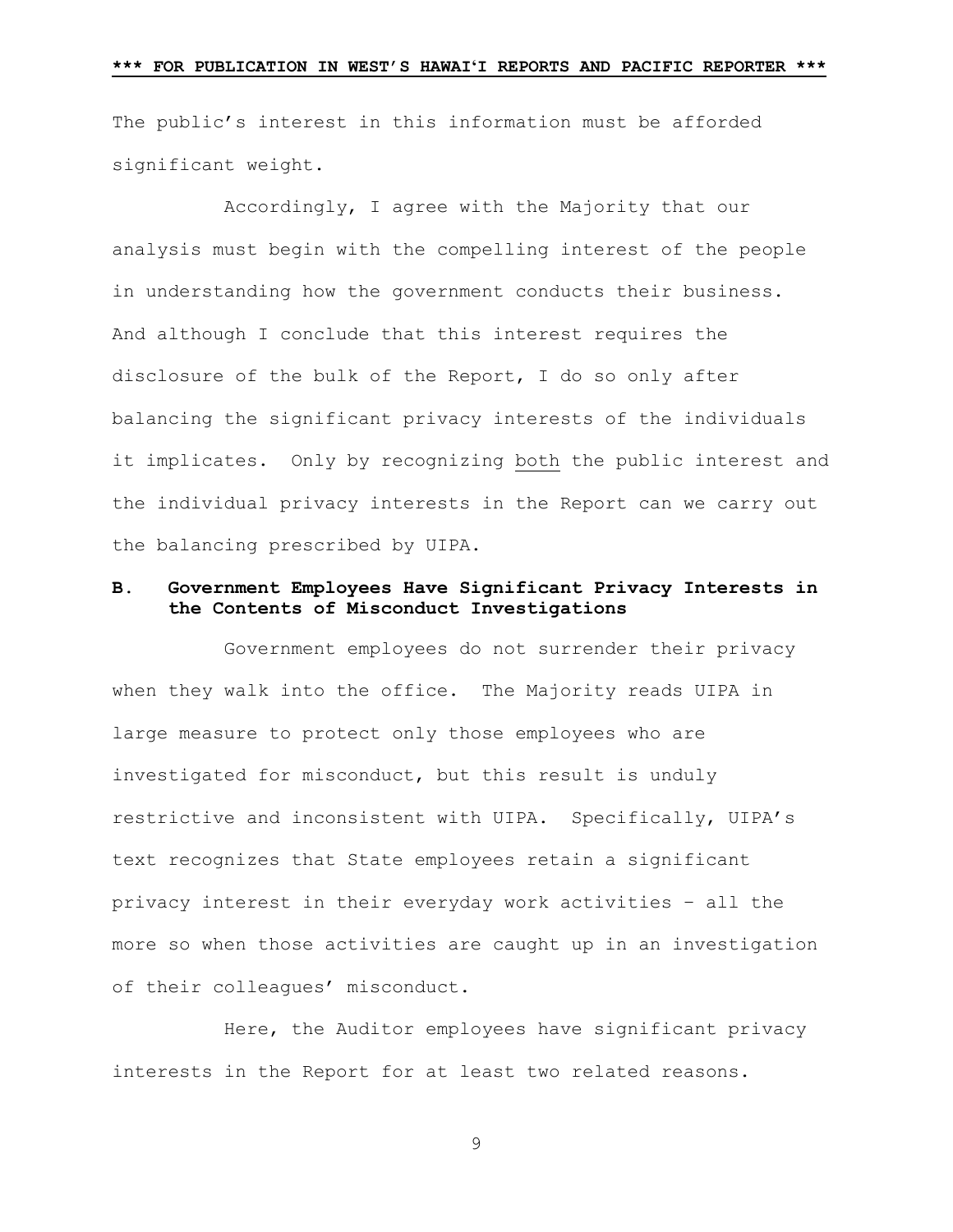First, government employees retain an interest in personnel records that document their daily work activities. Second, Auditor employees have significant privacy interests by virtue of their status as witnesses and participants in a government investigation of employment misconduct.

First, just like private employees, government employees have an interest in keeping their work lives at work. This commonsense observation is supported by the text of UIPA. The examples of significant privacy interests in HRS § 92F-14(b) include "[i]nformation in an agency's personnel file" and "[i]nformation comprising a personal recommendation or evaluation." As OIP has recognized, these examples bring within the Privacy Exception "personnel-related information within a report not contained in the employee's personnel file." See OIP Op. Ltr. No. 98-05, at 19.

Much of the information in the Report is personnel related and deserving of protection. Among the sensitive details the Report documents: an analyst was made to sit at a receptionist's desk and take calls as a form of punishment; Yamane slammed a ream of paper on a table to scold an employee; and a particular employee may or may not have been unfriendly (this last topic was discussed ad nauseum across numerous interviews). The Report discusses employees' work evaluations, demotions, promotions, and other employees' opinions about them.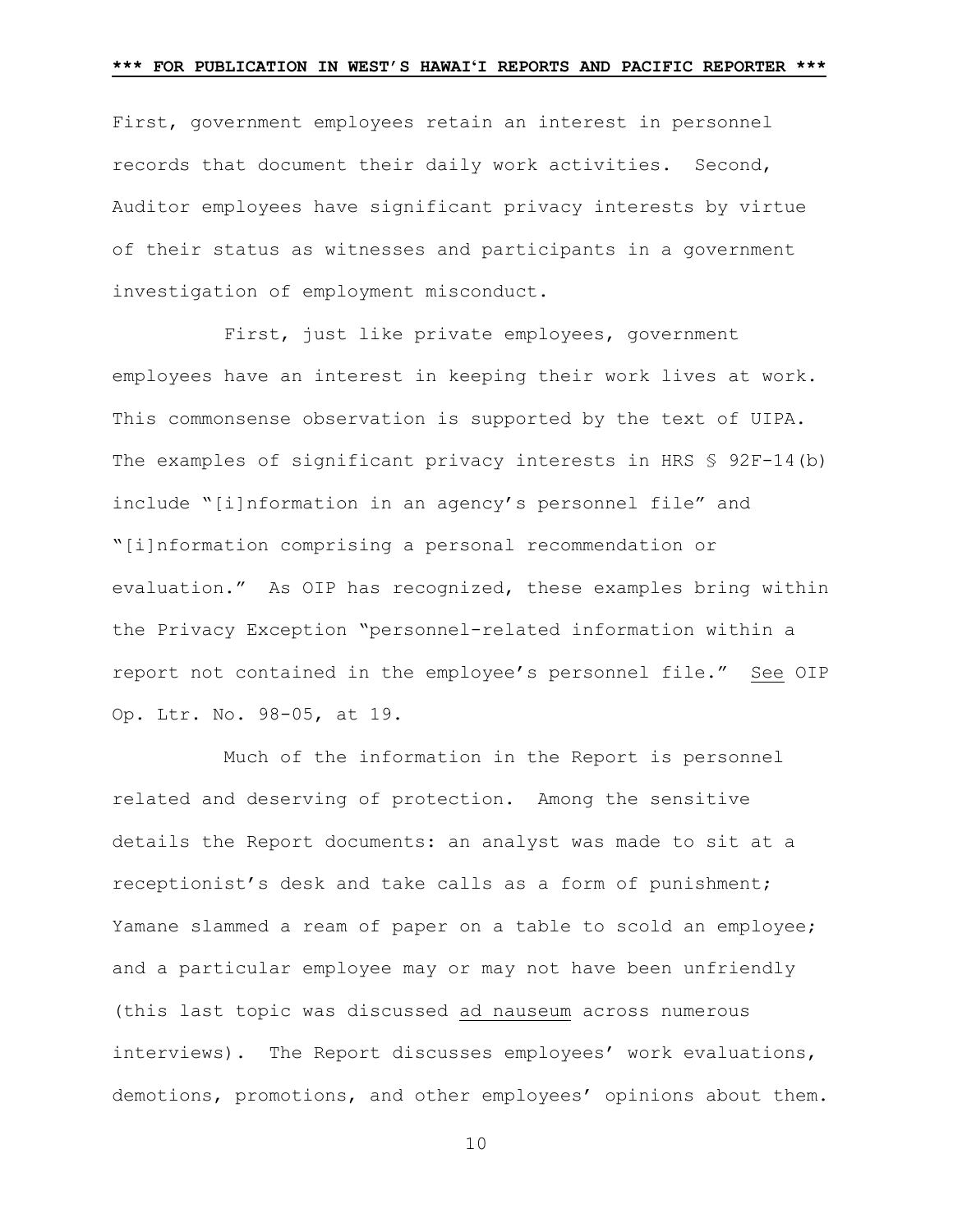It covers minor infractions of leave policies. It discusses who was popular or unpopular and who sat together at lunch.

The Majority acknowledges that UIPA protects personnel-related records even if they are not physically located within an agency's personnel files. Majority at 11-12. Moreover, it finds that the Report was a personnel-related record as to the Subjects because (1) it touches on "classic human resources concerns" and (2) it was initiated by "a unit of government with power over the auditor." Id. at 15-16. However, as to the other Auditor employees, the Majority concludes that "the Report is not these employees' personnelrelated information," in part because it "would be out of place in any one of the non-Subjects' personnel files." Majority at 18. In short, the Majority appears to conclude that only employees being investigated or those who are the "focus" of a document have significant privacy interests. See Majority at 17. ("The Report does mention Office of the Auditor workers other than the Subjects. But these folks are not its focus." (footnote omitted)).

This limitation is found nowhere within UIPA's text. To the contrary, UIPA protects "[i]nformation in an agency's personnel file." HRS § 92F-14(b)(4) (emphasis added). It notably does not protect information in an employee's personnel file. And it does not provide that one's privacy interests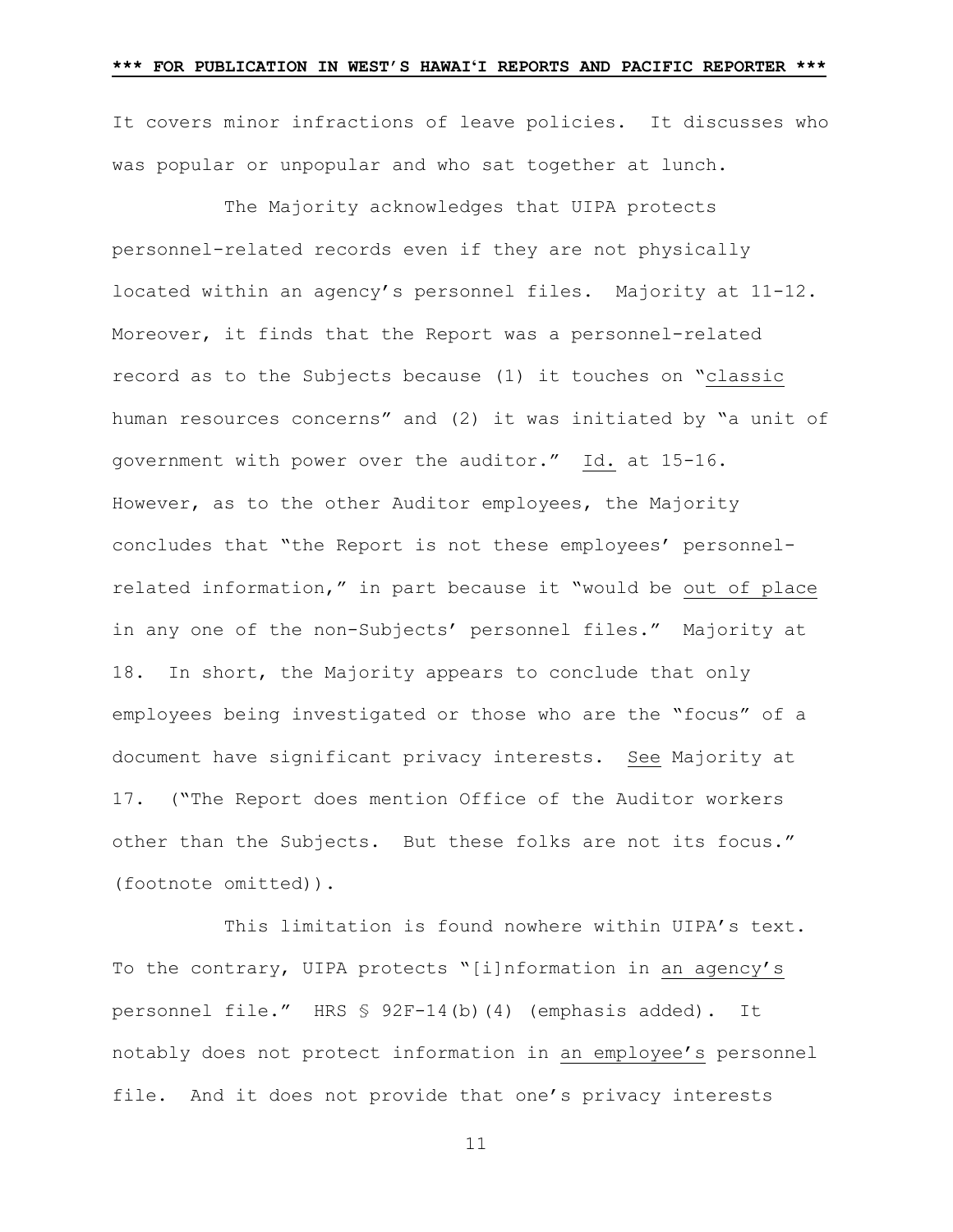depend on whether they are being investigated or are the focus of a document. Appropriately so: the Majority's reading affords more protections to employees suspected of misconduct than those merely going about their day-to-day business. Here, that means affording a significant privacy interest to those accused of harassment, but not those whom they are accused of harassing.

The Majority further strains to protect information about "minor misconduct by non-Subjects" while revealing almost all other information about them. Majority at 27. That is because this information is "akin to the information maintained in a personnel file." Id. at 28 (quoting OIP Op. Ltr. No. 98- 05, at 19). It is not clear to me why this information is akin to that found in a personnel file, but other information – for example, whether an employee was promoted or demoted, liked or disliked, reprimanded or rewarded - is not.<sup>5</sup>

Once again, the Majority reads limits into UIPA that unduly restrict the privacy rights of employees. It does not justify why employees only have significant privacy interests when they are suspected of misconduct. And it fails to

<span id="page-11-0"></span>On the other hand, I agree with the Majority's decision to redact summaries of the performance appraisals of individual employees because those individuals' privacy interests outweigh the public interest in that information. Majority at 26-27. I also agree that information relating to medical conditions should be redacted, consistent with HRS  $$ 92F-14(b)(1)$ . Majority at 31-32.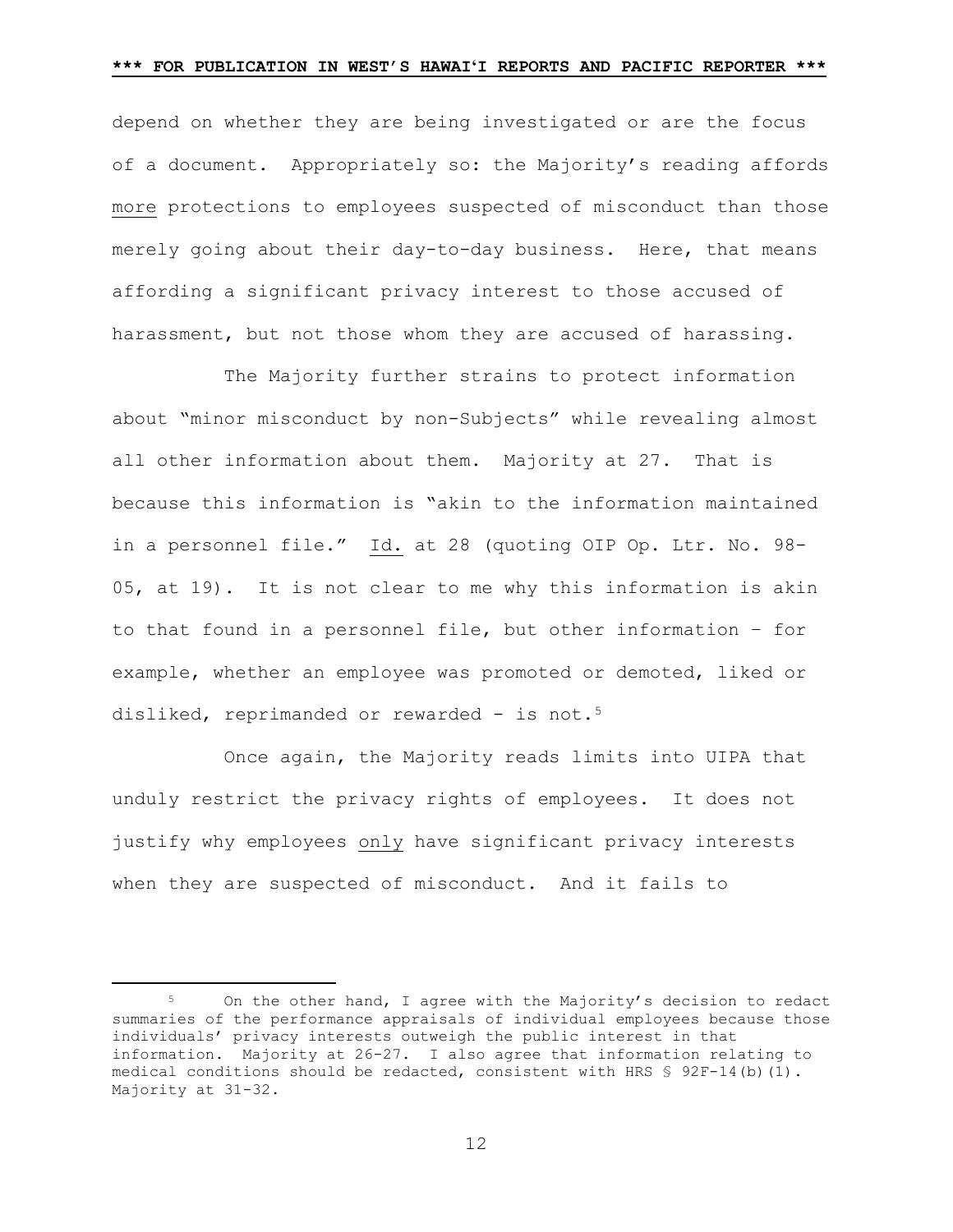recognize that UIPA protects personnel-related information as such. This result is both unwise and unnecessary.

The second reason that the Auditor employees possess significant privacy interests in the Report is that, in addition to protecting personnel-related information in general, UIPA specifically provides for individual privacy interests in employment-misconduct investigations. Although HRS § 92F-14(b)(4) provides a privacy interest in personnel records, subsection (B) states that individuals have no significant privacy interests in certain "information related to employment misconduct that results in an employee's suspension or discharge." (Emphasis added.) The clear implication is that "information related to employment misconduct" constitutes personnel-related information, which is imbued with a privacy interest to the extent it does not result in such discipline. In other words, the legislature recognized within UIPA's text that employment investigations touch on sensitive areas implicating significant privacy interests for both subjects and witnesses.

This view is shared by both the OIP and the federal courts. The OIP has recognized that government employees who participate in employment-misconduct investigations have significant privacy interests in the fact of their participation and the information they share. See OIP Op. Ltr. No. 98-05, at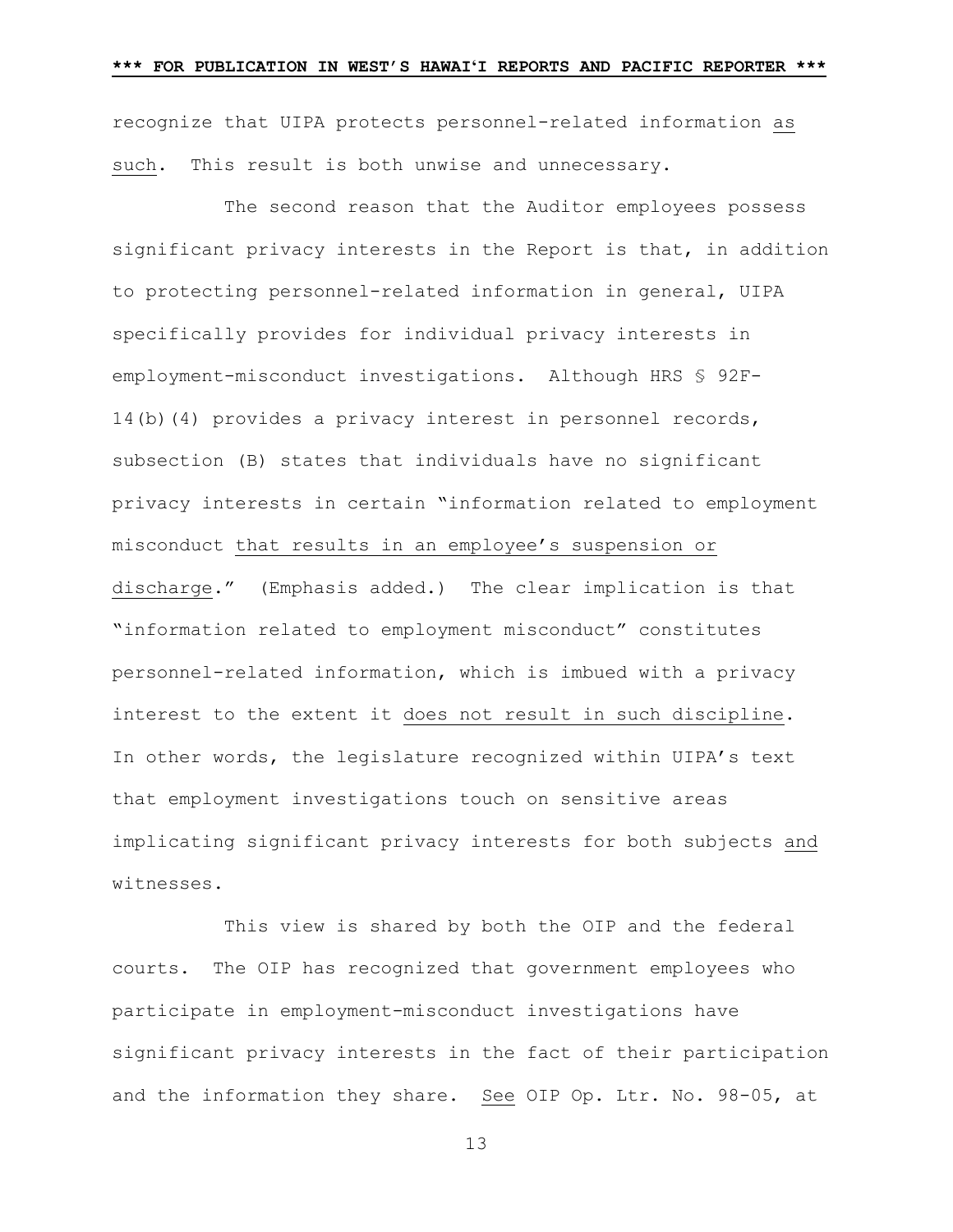17-18 (recognizing a significant privacy interest in administrative investigation reports prepared in response to internal and external complaints about police officers).<sup>6</sup> And, even without the explicit statutory basis provided by HRS § 92F-14(b)(4)(B), federal courts interpreting FOIA have come to the conclusion that government-employment investigations are protected. See OIP Op. Ltr. No. 98-05, at 17-18 (collecting cases); see also Pub. Emps. for Env't Resp. v. U.S. EPA, 926 F. Supp. 2d 48, 60 (D.D.C. 2013) ("To the extent that the report contains information revealed by interviewees who spoke candidly so that [an employee's misconduct] allegations could be addressed, those persons have a compelling privacy interest in non-disclosure."). This holding comports with the commonsense understanding that when employees speak to investigators about their coworkers' wrongdoing, the witnesses' privacy interests in those conversations are significant.

<span id="page-13-0"></span> <sup>6</sup> The Majority asserts that OIP Opinion Letter No. 98-05 does not support my position because that opinion letter "presumed that only the subject of an administrative investigation could have a significant privacy interest in it as personnel-related information." Majority at 19 n.12. To the contrary, that opinion letter recognized "the substantial privacy interest of a source in a government investigation," specifically citing to federal cases involving workplace-misconduct investigations. See OIP Op. Ltr. No. 98-05, at 17-18 (citing Housley v. U.S. Dep't of Treasury, 697 F. Supp. 3, 5 (D.D.C. 1988), for the proposition that "co-workers and supervisors who voiced opinions concerning an employee's conduct had a substantial interest in seeing that their participation in the investigation was not disclosed"). Rather than presuming that non-subjects in government investigations had no significant privacy interests, it specifically found that "information which identifies witnesses and complainants is . . . . exempt from disclosure under [HRS §] 92F-13(1) . . . as information which, if disclosed, would constitute a clearly unwarranted invasion of personal privacy." Id. at 17.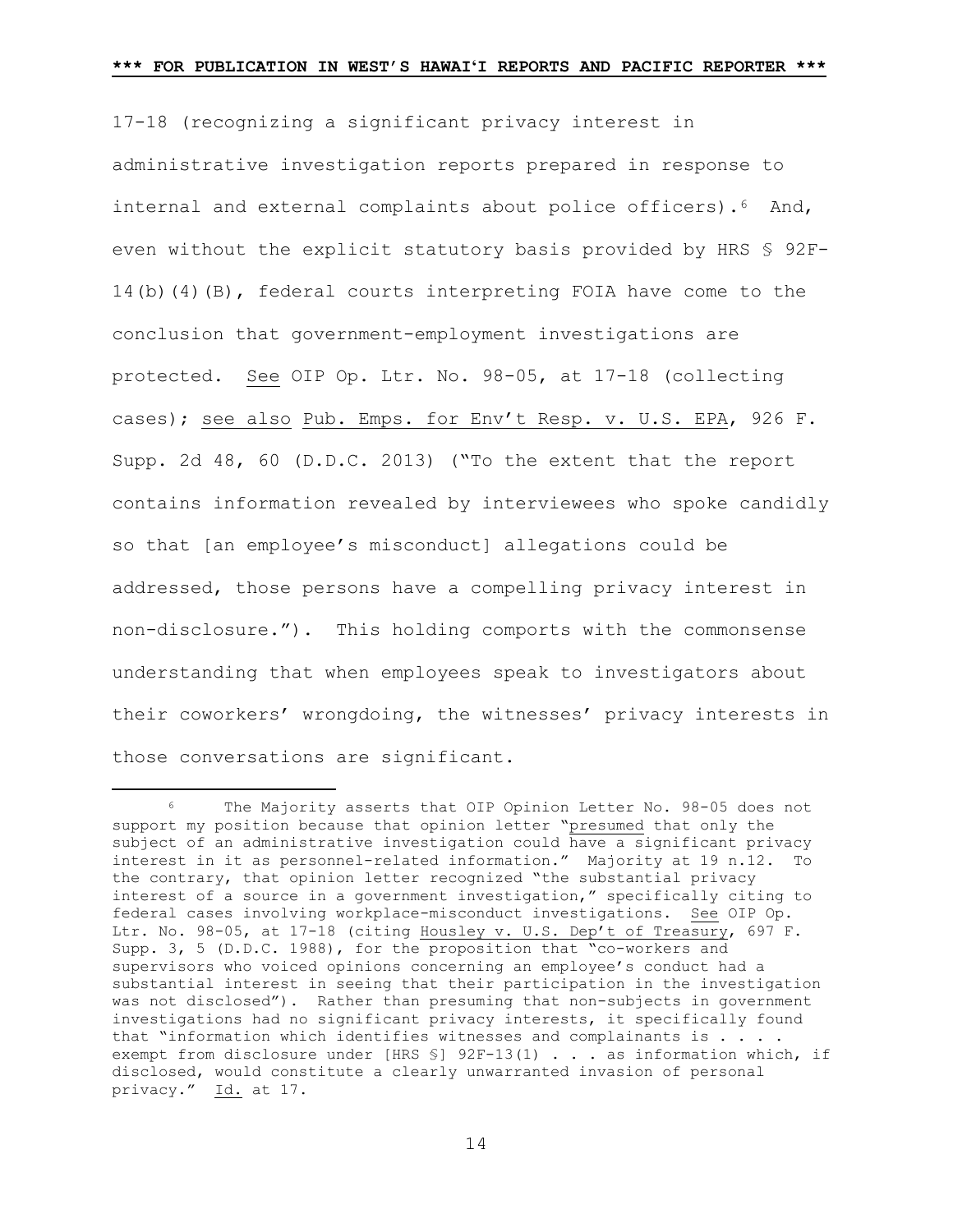The Majority's view comes down to an atomistic reading of UIPA's privacy protections that denies employees significant privacy interests in a document to the extent they are "not its focus," it was "not drafted because of them," it would not help in "employment-related decisions about them," and/or it would be "out of place in any one of . . . [their] files." Majority at 17-18. As discussed, these limitations are inconsistent with the plain language of the statute: UIPA protects "[i]nformation in an agency's personnel file," not information about particular employees located in their particular files. HRS § 92F-14(b)(4) (emphasis added).

Moreover, the legislature intended UIPA as a "useful framework for handling records questions," not an exhaustive enumeration of recognized privacy interests. Conf. Comm. Rep. No. 112-88, in 1988 House Journal, at 817-19, 1988 Senate Journal, at 689-91. Rather than setting out a laundry list of individual privacy interests, the legislature "prefer[red] to categorize and rely on the developing common law." S. Stand. Comm. Rep. No. 2580, in 1988 Senate Journal, at 1094. HRS § 92F-14 evinces this intent: it announces - including in its title - that it contains only "examples" of significant privacy interests. In other words, while I fully agree with the Majority that UIPA establishes a strong presumption of disclosure, Majority at 6-7, the exemptive provisions – HRS §§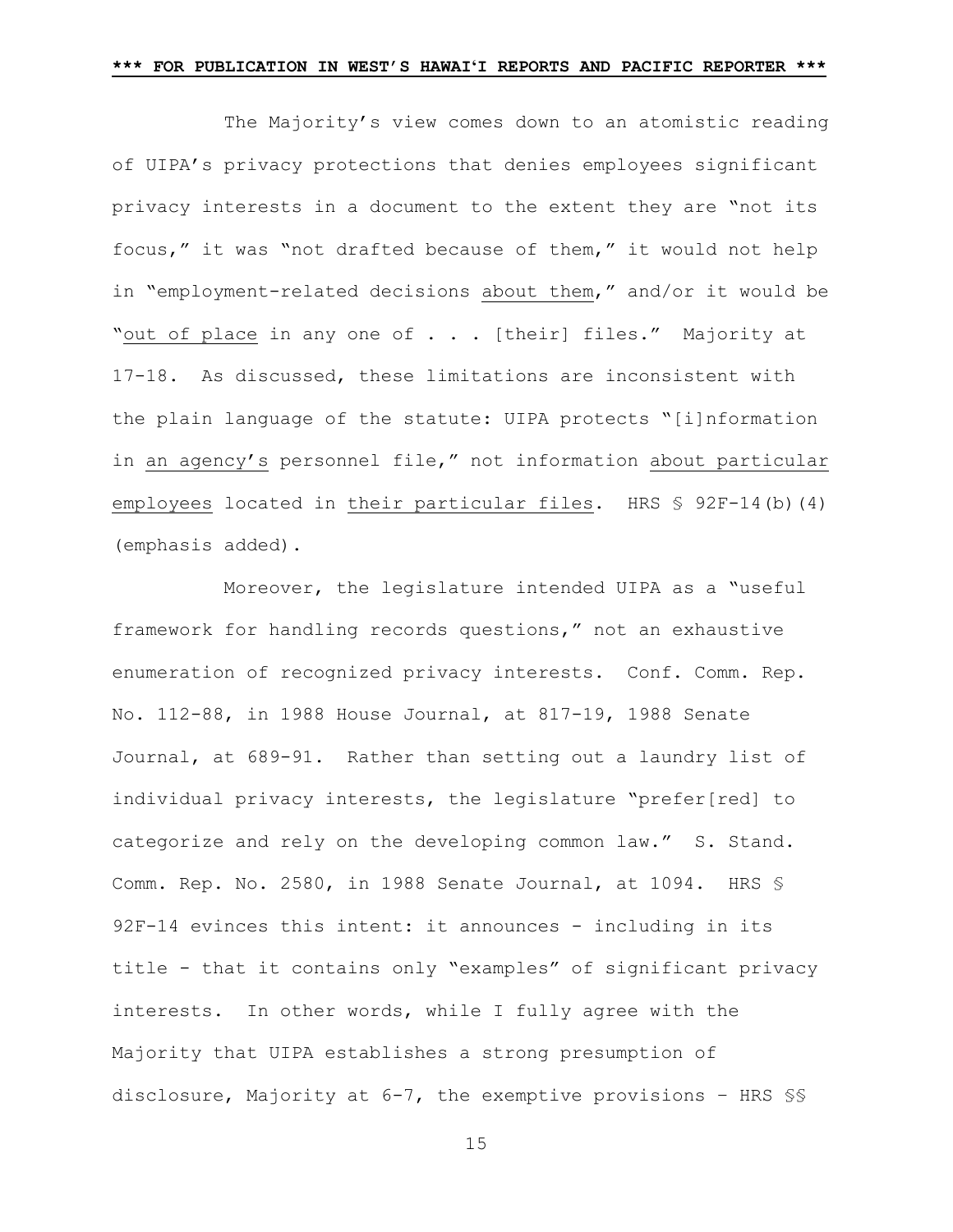92F-13 and 92F-14 – are not narrowly worded statutes. Parsing them as the Majority does fails to give effect to the legislature's purpose of establishing a common law framework that balances both public and individual interests. To the extent the Majority applies this unduly narrow reading to limit the privacy interests of government employees in their day-today lives at the office, I respectfully disagree.

# **C. The Employees' Privacy Interests Must Be Weighed Against the Public Interest in the Interview Notes**

The Majority concludes that because the employees' privacy interests in the Report are not significant, these interests are eclipsed so long as there is more than a scintilla of public interest in the Report's disclosure. Majority at 25. Thus, the Majority chooses to redact only the names of the employee-witnesses. Majority at 29-30. Because I conclude that the employees' privacy interests are significant, I find that it is necessary to balance these interests against that of the public. In my view, this balance dictates that not only their names, but also identifying details such as their professional backgrounds, educations, and job titles must be obscured.

In balancing the interests in the Report, the question is not whether the public interest outweighs the privacy interests in the document as a whole, but rather how this balance applies to each part of the Report. See Mead Data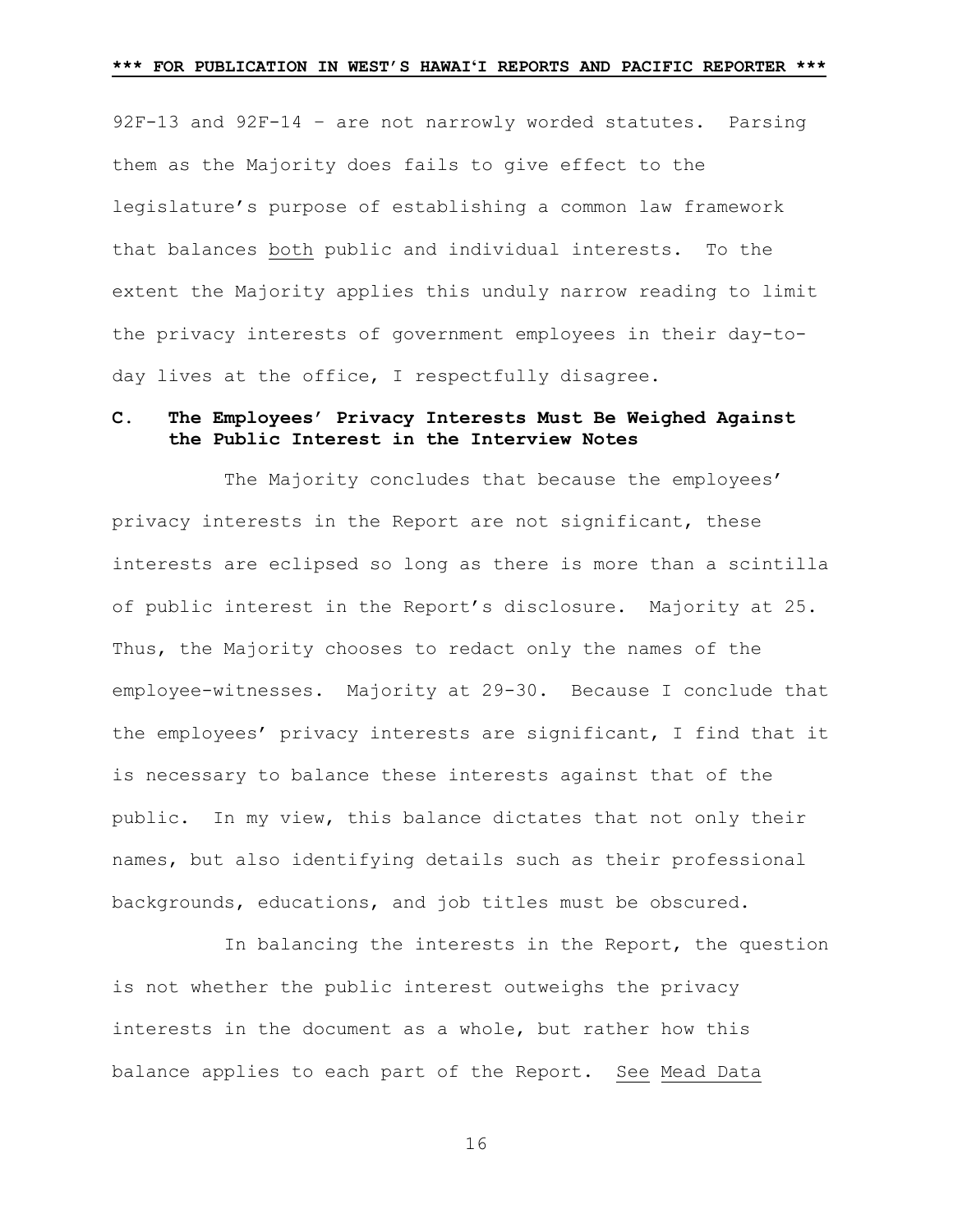Cent., Inc. v. U.S. Dep't of Air Force, 566 F.2d 242, 260 (D.C. Cir. 1977) (finding that "[t]he focus of the FOIA is information, not documents"). Thus, each portion must be considered within the context of the entire document.

First, the Report's introductory materials, which outline the steps that the investigator took, serve the public interest that the Majority identifies in "assessing the manner in which the government investigates complaints and allegations of wrongdoing." Majority at 20-21. And the Findings succinctly capture the most well-founded and serious allegations in the Report; thus, their release serves the public interest in assessing how the Auditor's office carried out its official duties. But once these materials are released, the importance of the remaining sections – the extensive interview notes compiled by the investigator – is diminished.

To be sure, these notes retain an appreciable public interest. Their disclosure would allow the public to evaluate the DAG's investigation for itself. Further, learning the perspectives of individual employees provides the public an opportunity to independently assess the weight of the evidence against the Subjects. These interests are not trivial.

However, in light of the information disclosed through the introductory materials and the Findings – and the bulk of the interview notes, which I would release – the public has only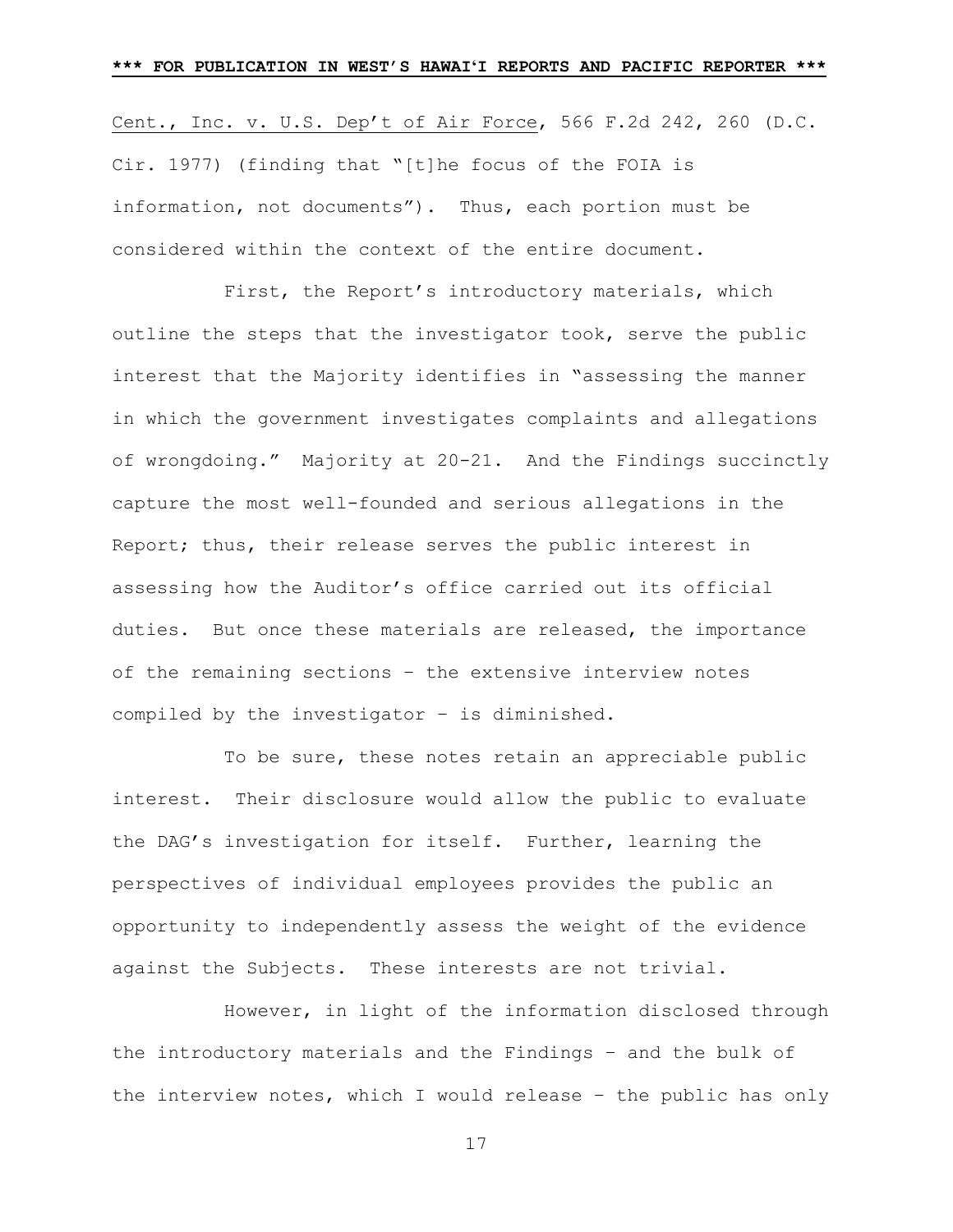a minor interest in the identities and backgrounds of the employees interviewed. The Majority describes information about the employee-witnesses' professional backgrounds and job titles as "helpful contextualizing information." Majority at 30 n.17. But given what is already disclosed, the public interest in these details is diminished. It will help the public contextualize the investigation and its conclusions only slightly to know what position a particular employee occupied within the Auditor's office. And on the other hand, as discussed, these employees have significant privacy interests in keeping their identities from being disclosed.

The Majority proposes to anonymize these employees by only redacting their names.[7](#page-17-0) But this result does not adequately protect their identities. Rather, I would redact not only the names of the employee-witnesses but also identifying information such as the positions they occupied, their current roles or occupations as of the time of the investigation, their

<span id="page-17-0"></span><sup>7</sup> The Majority's decision to redact the names of the employeewitnesses is inconsistent with its conclusion that they have no significant privacy interests in most of the Report. The Majority asserts that the public has a "cognizable interest in helpful contextualizing information about interviewees' positions." Majority at 30 n.17. The witnesses' names are perhaps the most helpful contextualizing information about them, since learning the names of the employee-witnesses would allow readers to crossreference their contributions in different parts of the Report and assist in deciding what weight to give their statements. In other words, the public has more than a scintilla of interest in the names of the non-subject employees. The Majority's conclusion that the employees have no significant privacy interests in the Report would compel it to also release their names. This result illustrates the improvidence of the Majority's position.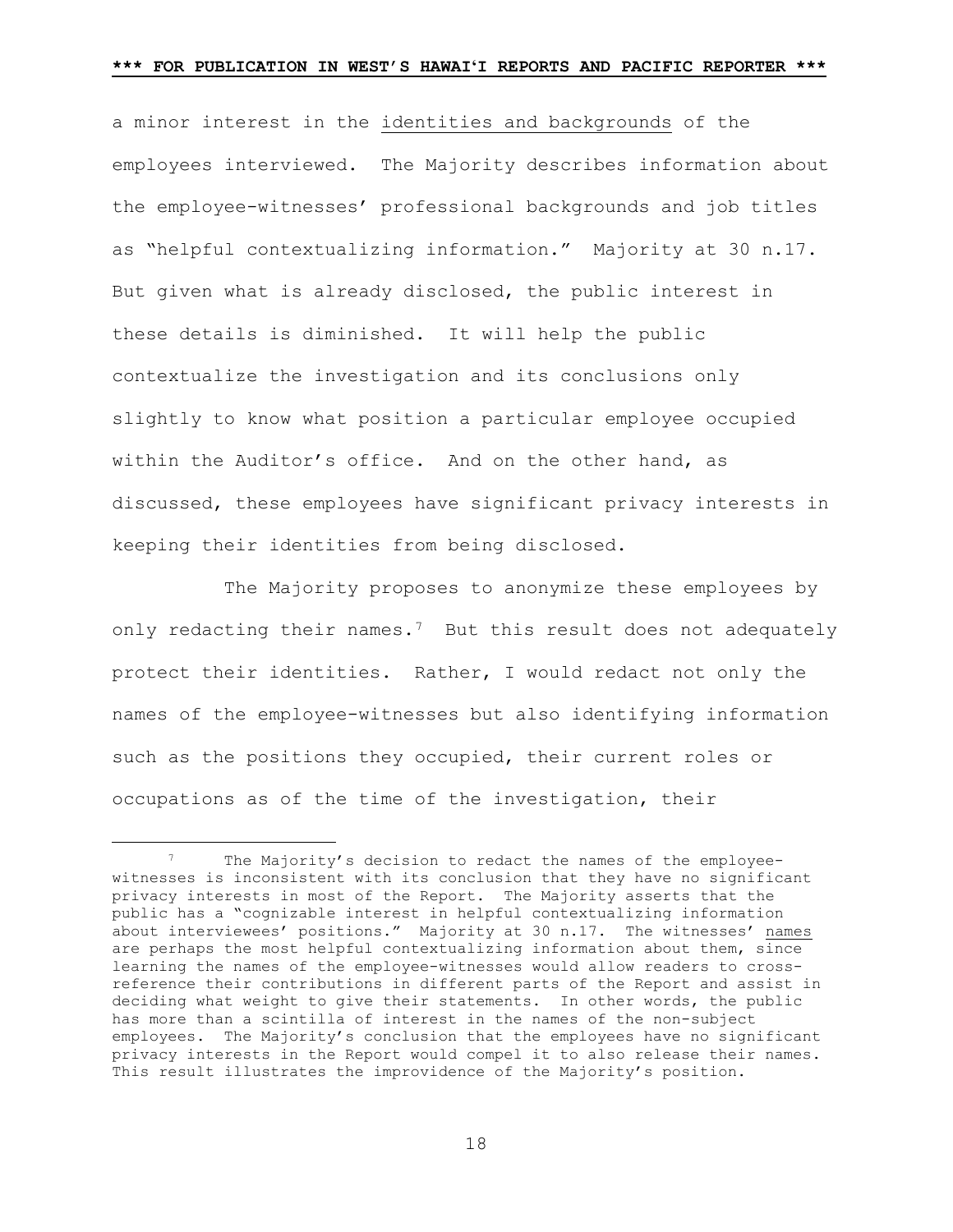professional backgrounds, and where they went to school.[8](#page-18-0) This modest step would further protect these employees' identities while only slightly hindering the utility of the Report, as redacted, to the public.

Anonymity is not an on/off switch that can be achieved by simply blacking out the names of those sought to be protected. Cf. Dep't of Air Force v. Rose, 425 U.S. 352, 381–82 (1976) ("[R]edaction cannot eliminate all risks of identifiability . . . . But redaction is a familiar technique in other contexts and exemptions to disclosure under the [FOIA] were intended to be practical workable concepts." (footnote omitted)). The Supreme Court has therefore condoned the "deletion of personal references and other identifying information," in addition to names, to protect individuals' privacy. Id. at 381 (emphasis added).

Thus, balancing the privacy interests in a document with the public interest in its disclosure entails a choice about how extensively to anonymize the persons described. The more details about a person that a document contains, the wider the circle of people becomes who can identify them. Cf. id. at

<span id="page-18-0"></span><sup>8</sup> To the extent the public's understanding of the Report is aided by understanding which witnesses were relatively higher-level employees who, for example, had others reporting to them, this information emerges in the content of their interviews, from their description of their work lives and their roles at the office. I do not object to disclosing the employees' descriptions of their duties, only their backgrounds.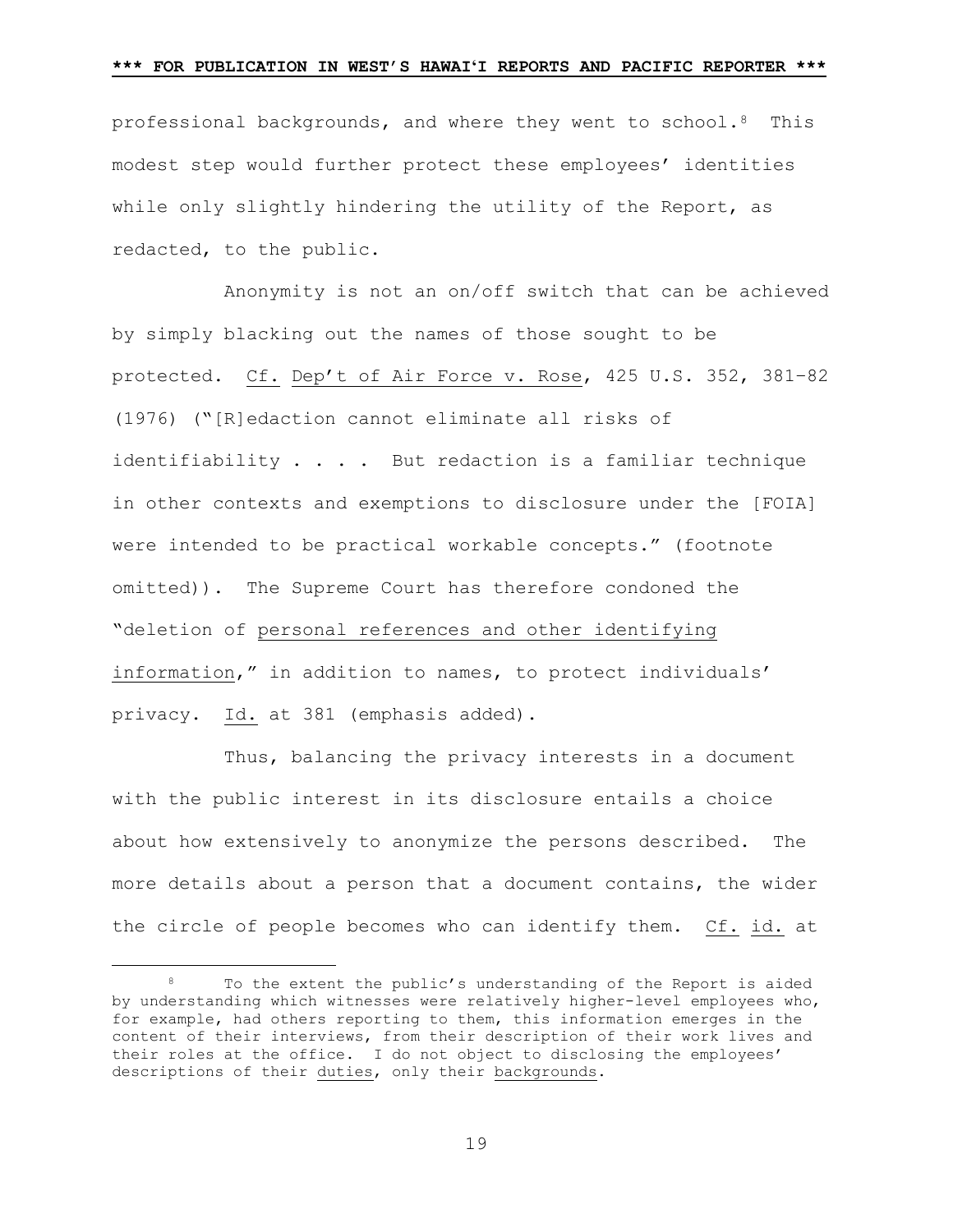380 (holding that "what constitutes identifying information . . . must be weighed not only from the viewpoint of the public, but also from the vantage of those who would have been familiar" with a matter). In sum, the level of redaction required will depend on the public interest involved; the privacy interests implicated; and the extent to which the details sought to be disclosed would identify those described to their personal relations, colleagues, and the public at large.

In this case, the public interest in the employees' identities, as discussed, is not so weighty as to require that their professional backgrounds be disclosed, even though they may provide helpful context.[9](#page-19-0) This information would immediately identify the employees to those who know them or were familiar

<span id="page-19-0"></span><sup>&</sup>lt;sup>9</sup> In some circumstances, identifying information may be of sufficient importance that it must be disclosed, notwithstanding the privacy interests involved. For example, in News-Press v. U.S. Department of Homeland Security, the court held that the addresses of Federal Emergency Management Agency (FEMA) aid recipients had to be disclosed, even though they might be identifying, because disclosure served "the public interest in determining whether FEMA has been a proper steward of billions of taxpayer dollars." 489 F.3d 1173, 1196 (11th Cir. 2007).

On the other hand, there may be situations where the sensitivity of the information implicated and the ability of others to identify those involved justifies the withholding of entire documents or portions of documents. So, for example, in Alirez v. National Labor Relations Board, the Tenth Circuit held that interview notes generated as part of an employment investigation were "highly intimate and personal" and had to be withheld in their entirety because, "[e]ven sanitized, these documents would enable Mr. Alirez, and others who had specific knowledge of these incidents, to identify readily the informant and persons discussed in each document." 676 F.2d 423, 427-28 (10th Cir. 1982); see also Sorin v. U.S. Dep't of Just., 280 F. Supp. 3d 550, 566 (S.D.N.Y. 2017) (citing Alirez and observing that "courts have permitted witness interviews to be withheld in full . . . after noting the danger that even redacted witness statements might facilitate the speaker's identification"), aff'd, 758 F. App'x 28 (2d Cir. Dec. 6, 2018).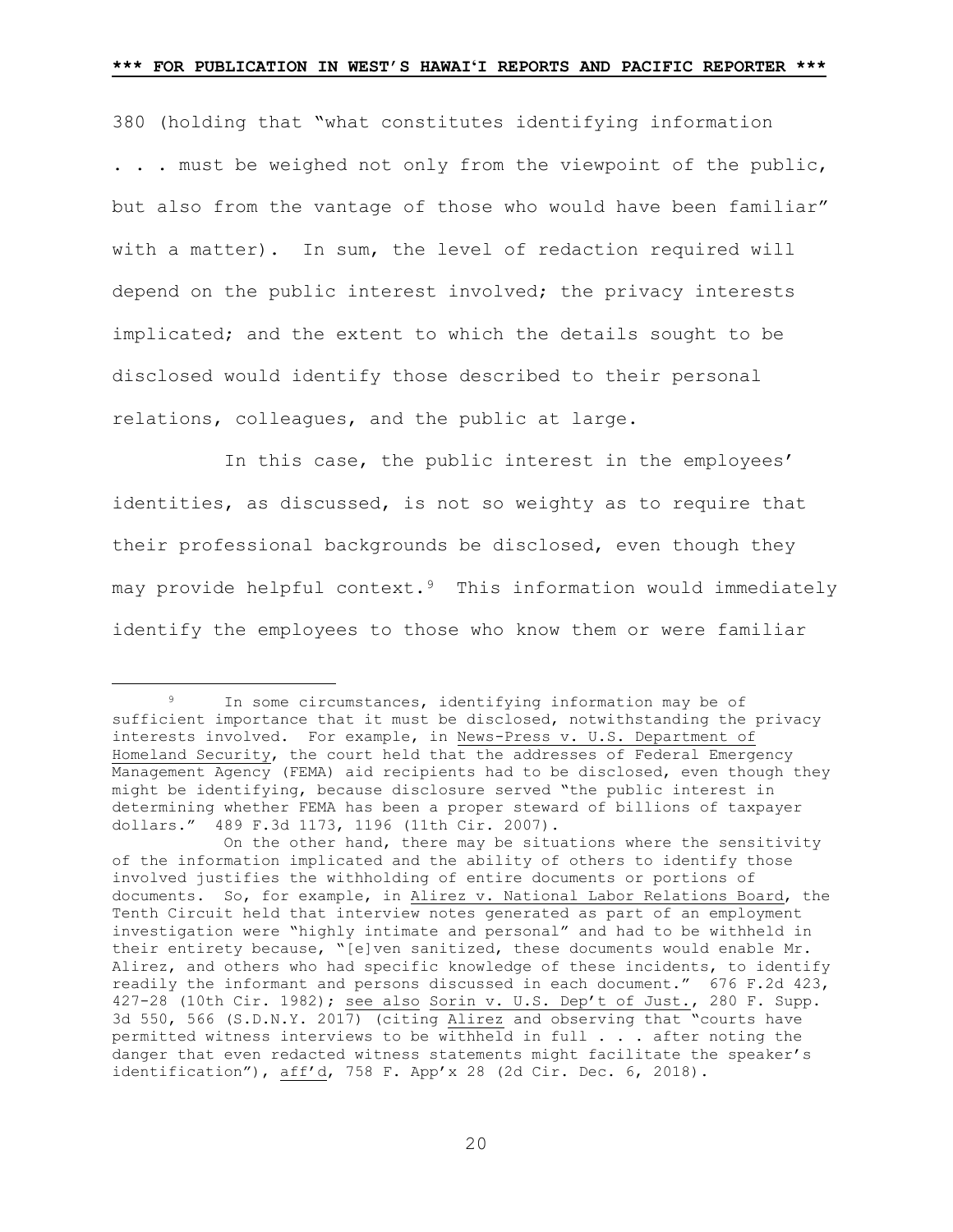with the Auditor during the time period covered by the Report. And even members of the public who might take the time to crossreference this information, for example by examining the employees' LinkedIn pages, could likely identify at least some of those described.

Succinctly, although this information may help somewhat to contextualize the employee-witnesses' contributions to the Report, this public interest is not so significant as to outweigh the privacy interests of the non-subject employees in their identifying information. For that reason, it must be redacted.

In sum, the Majority goes astray to the extent that it holds employees have no significant privacy interests in the bulk of the Report. And although I find that this privacy interest is, for the most part, outweighed, it dictates that at least the employees' patently identifying personal information must be redacted. Moreover, the Majority's failure to recognize the privacy interests of employee-witnesses in misconduct investigations will have a deleterious impact on future cases where these interests are implicated. UIPA provided for open government; it did not provide that State employees must go to work in a fishbowl.